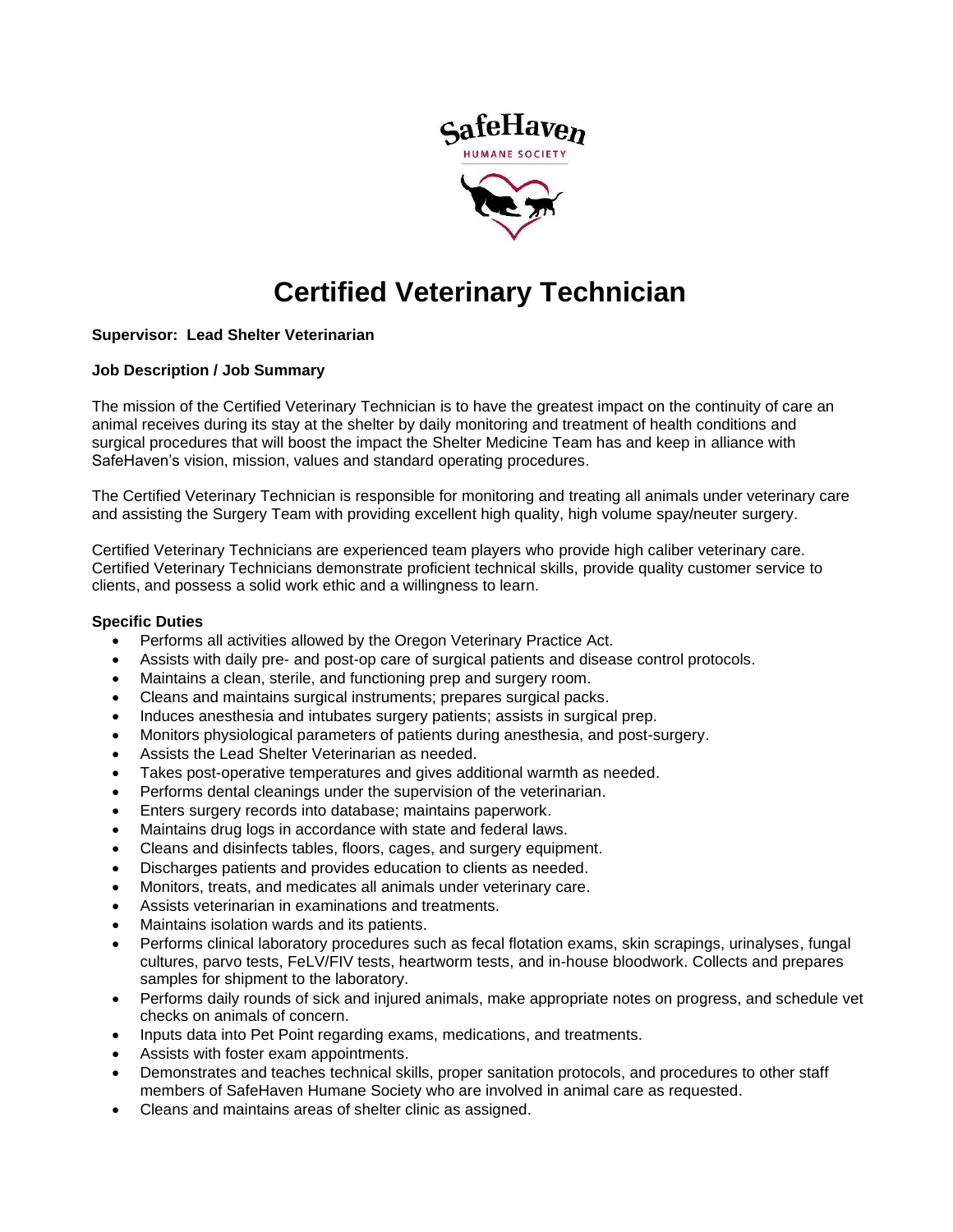- Assists with inventory, restocking and ordering supplies.
- Performs dewormings, vaccinations, and flea treatments on animals in the shelter and in foster care.
- Does call back/follow-up with clients concerning certain patients; directs clients to the SHHS to schedule additional visits when discharge instructions indicate.
- Prepares medications for both outpatients and inpatients.
- Administers Rabies vaccines as needed when there is a veterinarian on the premises.
- Takes and processes all radiographs, following all safety and OSHA regulations.
- Promotes a safe working environment and follows safety protocols.
- Maintains equipment in good working condition.
- Integrates volunteers and takes an active role in their training, integration, safety, performance, and job satisfaction.
- Responds to inquiries and concerns from SHHS staff and volunteers.
- Provides training to staff/volunteers on disease control standards, shelter medicine protocols, and foster care guidelines.
- Provides advice and resources on SHHS programs & other animal welfare-related topics.
- Provides orientation and training to veterinary students, veterinary assistants, and interns.
- Attends Continuing Education as assigned.
- Renders emergency treatment to animals; helps the Executive Director determine the need to send an animal for private veterinary assistance in the absence of the Lead Shelter Veterinarian. Responds and performs life saving techniques in an emergency.
- Performs or assists with euthanasia as needed.
- Performs other duties and special projects as assigned.

## **Qualifications:**

- Maintain a current Oregon Certified Veterinary Technician license in good standing.
- Previous experience in an animal shelter or high-volume surgery is preferred.
- Meet Continuing Education (CE) credits as needed for maintaining certification.
- Additional requirements: A demonstrated interest and enthusiasm for animal welfare and SHHS mission; be willing to work weekends and evenings as required by the job; have a valid Oregon driver's license; and meet the physical requirements of the job.

## **Skills and Abilities:**

- Ability to work individually and in a team environment.
- Ability to safely handle animals declared vicious, on bite quarantines or stray.
- Ability to handle and deal with animals that have been abused, neglected, or treated cruelly.
- Ability to communicate effectively, both orally and in writing.
- Ability to work efficiently with attention to detail.
- Ability to exercise good judgment, set priorities and organize workload.
- Willingness to lead and offer direction.

## **Physical Demands:**

- Ability to frequently stand, walk, sit, talk, stoop, bend, squat or kneel.
- Ability to safely push, pull, and lift up to 50 pounds.
- Ability to physically handle and restrain domestic animals.
- Ability to read computer screens.

## **Work Environment:**

- Interaction with staff and customers.
- Potential exposure to parasites and infectious diseases that may be carried and transmitted by animals.